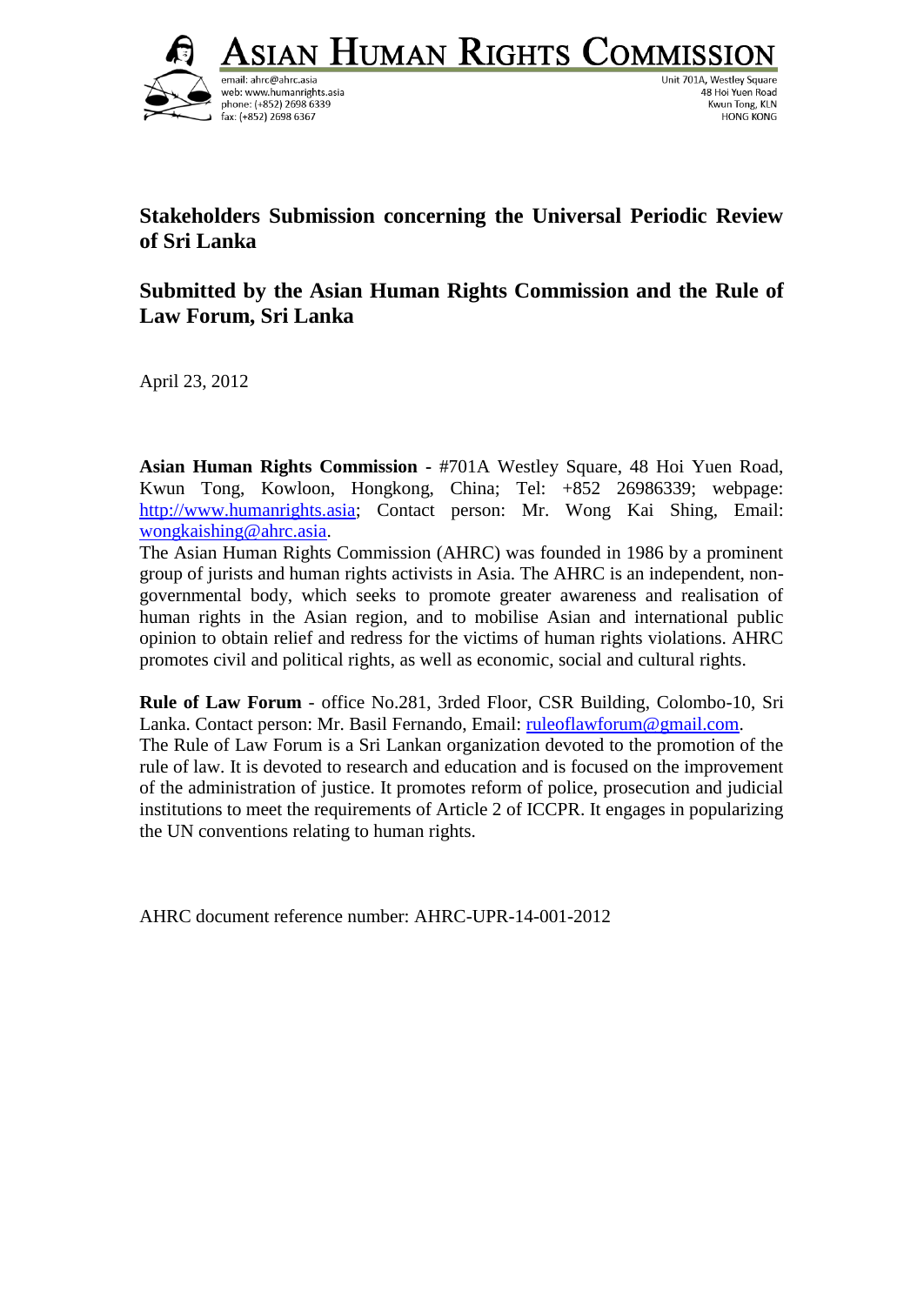#### **1. Violations of article 7 of the ICCPR -- torture and cruel and inhuman treatment**

1.1 The following is a list of cases from 2009 to 2011 where article 7 of the ICCPR on torture and cruel and inhuman treatment has been violated by the Sri Lankan police force.

(a) Case of Narahenpita Sisil Weerasinghe-On the  $30<sup>th</sup>$  December 2011 police officers attached to the Wattala Police Station falsely accused Mr. Weerasinghe of robbery. When he denied they started beating him. He was taken to Wattala Police Station where they continued to torture him. He was falsely charged with indecent behaviour and fined Rs. 1,500**/=.**Mr. Complaints have been filed with HRC, IGP, AG, SIU, CID, Senior Superintendent of Police of the Western Province (North) and the Officer-in-Charge (OIC) of the Wattala Police Station. No investigations have been initiated.

(b) Case of Udaya Pushparaja Nithyaraja -On the  $20^{th}$  September 2011 police officers attached to Jaffna Headquarters Police Station illegally arrested Mr. Nithyaraja and severely assaulted him in front of the Magistrate of Jaffna while the court was in session. The magistrate made the responsible policemen appear before the court, but no investigations have been initiated.

(c).Case of Perumal Sivakumara-On the  $22<sup>nd</sup>$  August 2011 officers attached to the STF of the SriLankan police officers assaulted Mr. Perumal who was a well-known civil rights activist. He was severely beaten by the police officers and later admitted to Puttalam Base Hospital where he died from his injuries. Complaints were filed with law enforcements agencies, but no investigations have been initiated.

(d) Case of Kirigalbadage Sanath Kumara-On the  $24<sup>th</sup>$  August 2011 police officers of the Kirindiwala Police Station came to Mr. Kumara's house to investigate a complaint lodged against him even though the matter had been settled by the Mediation Board. He was arrested and severely tortured. Complaints were filed with the OIC. No investigations have been initiated.

(e) Case of Jayasinghe Chathura Manohara-On the  $10<sup>th</sup>$  July 2011 police officers at Pitabaddara Police Station illegally arrested Mr. Manohara and tortured him, because he criticized the police for failing to arrest a couple of thieves. Later he was charged with two false allegations. Complaints were filed to the HRC, SSP Matara, IGP and the Deputy IGP (DIG) Southern Province. No investigations have been initiated.

(f) Case of Dissanayake Chandana-On the  $15<sup>th</sup>$  June 2011 police officers attached to the Kosmodara Police Station came to Mr. Chandana house and wanted to search the premises. Mr. Chandana refused to allow them access as they had no search warrant. The police assaulted him and later took him to the police station and accused him on fabricated charges. Complaints were filed to the HRC. No investigations have been initiated.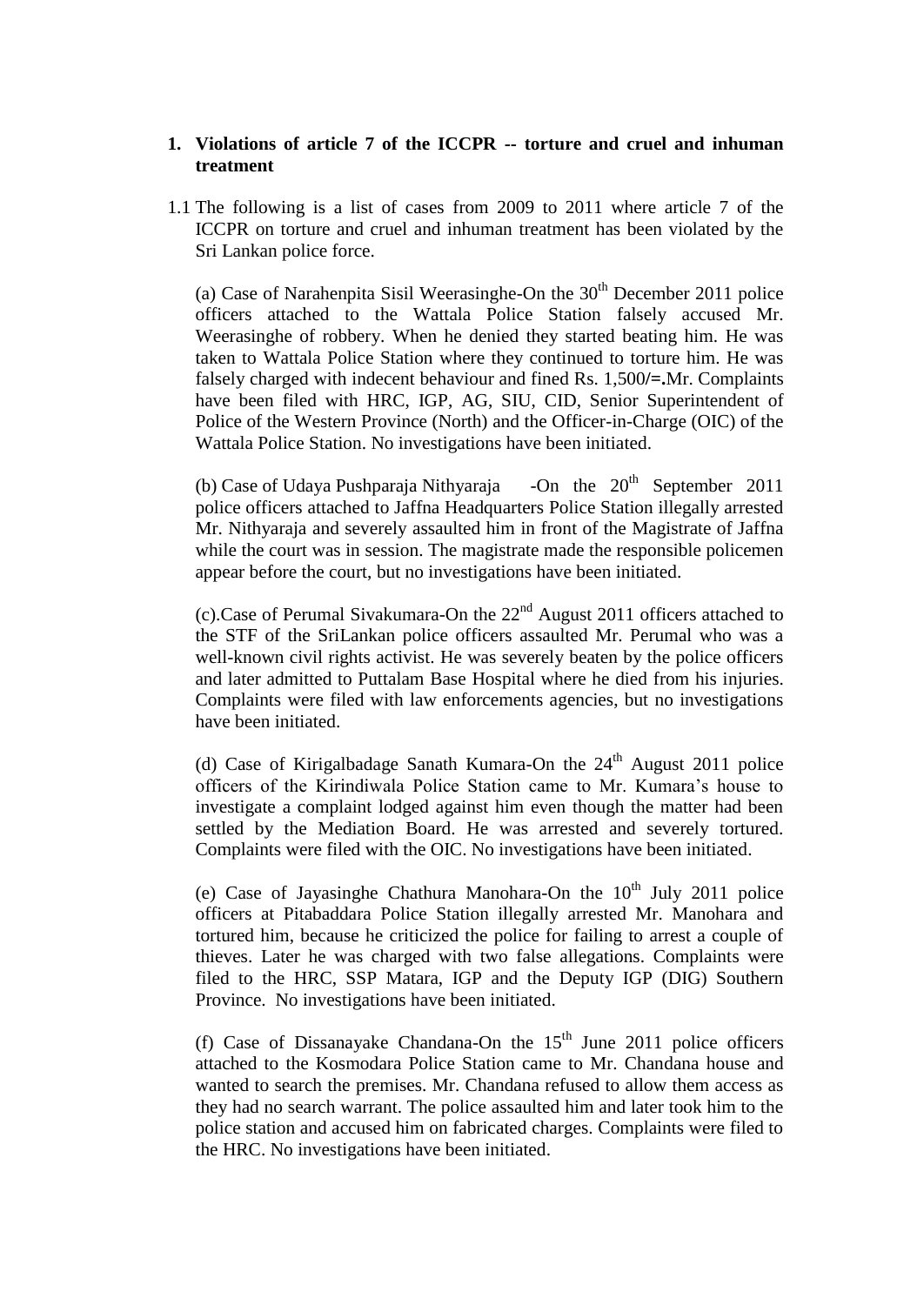(g) Case of Sugath Chandima-On the  $17<sup>th</sup>$  February 2011 Mr. Chandima was brought to the police station by his employer, because he was accused of stealing a mobile phone. He was tortured by the police officers attached to the Panadura Police Station. Complaints were filed to the HRC. No investigations have been initiated.

(h) Case of Marasingha Maithree Narada-On the  $27<sup>th</sup>$  February 2011 police officers at Negombo Police station llegally arrested Mr. Narada and severely tortured him. Fabricated charges were levelled against him and later he was released on bail. Complaints were filed to the HRC, the IGP and other relevant authorities. No investigations have been initiated.

(i) Case of Vettuwel Wijayakumar-On the  $11<sup>th</sup>$  December 2010 police officers at Bulathsinhala Police Station arrested Mr. Wijayakumar and tortured him into signing a false confession. Complaints were filed to the IGP, HRC and NPC. No investigations have been initiated.

(i) Case of W. A. Lasantha Pradeep Wijeratna-On the  $15<sup>th</sup>$  August 2010 police officers attached to the CID questioned Mr. Wijeratna on his plans to migrate to Australia. He was tortured subsequently and accused of committing fabricated crimes. Complaints were filed to the HRC, the NPC and the IGP. No investigations have been initiated.

(k) Case of Alhaj Farook Mohamad Ikram-On the  $17<sup>th</sup>$  June 2010 police officers attached to Balagolla Police Station arbitrarily arrested Mr. Ikram and took him to the police station. While in detention he was assaulted by the police. Complaints were filed to the Deputy Inspector General of Police, the Inspector General of Police and HRC. No investigations have been initiated.

(l) Case of Anthony Ayya Devaraj-On the  $7<sup>th</sup>$  June 2010 police officers at Matugama Police Station, Kaluthara district tortured Mr. Devaraj and pushed him into a pond full of leeches after he helped the police with identifying a suspect. He was illegally arrested and accused of committing fabricated crimes. Complaints were filed to the IGP, NPC, SSP Kalutara and the HRC. No investigations have been initiated

(m) Case of Koronchilage Aruna Rohana-On the  $4<sup>th</sup>$  June 2010 police officers attached to Anamaduwa Police Station illegally arrested, detained and tortured Mr. Rohana aged 17. He had been involved in a fight with a fellow student. Complaints were filed to the HRC, IGP, NPC, the OIC Police station of Anamaduwa, the AG, and National Child Protection Agency (NCPA). No investigations have been initiated.

(n) Case of Suthisa Jayalath and Mr. W V Mahendra Uppalawanna-On the  $20<sup>th</sup>$ May 2010 police officers at Welipanna Police Station illegally arrested and assaulted Mr. Jayalath and Mr. Uppalawanna in public. They were brought to the police station and hung from a beam. Complaints were filed to the ASP, the NPC and the HRC. No investigations have been initiated.

(o) Case of Karasinghe Appuhami On the 30rd April 2010 Kolonna police illegally arrested Mr. Appuhami and tortured him while in police custody. He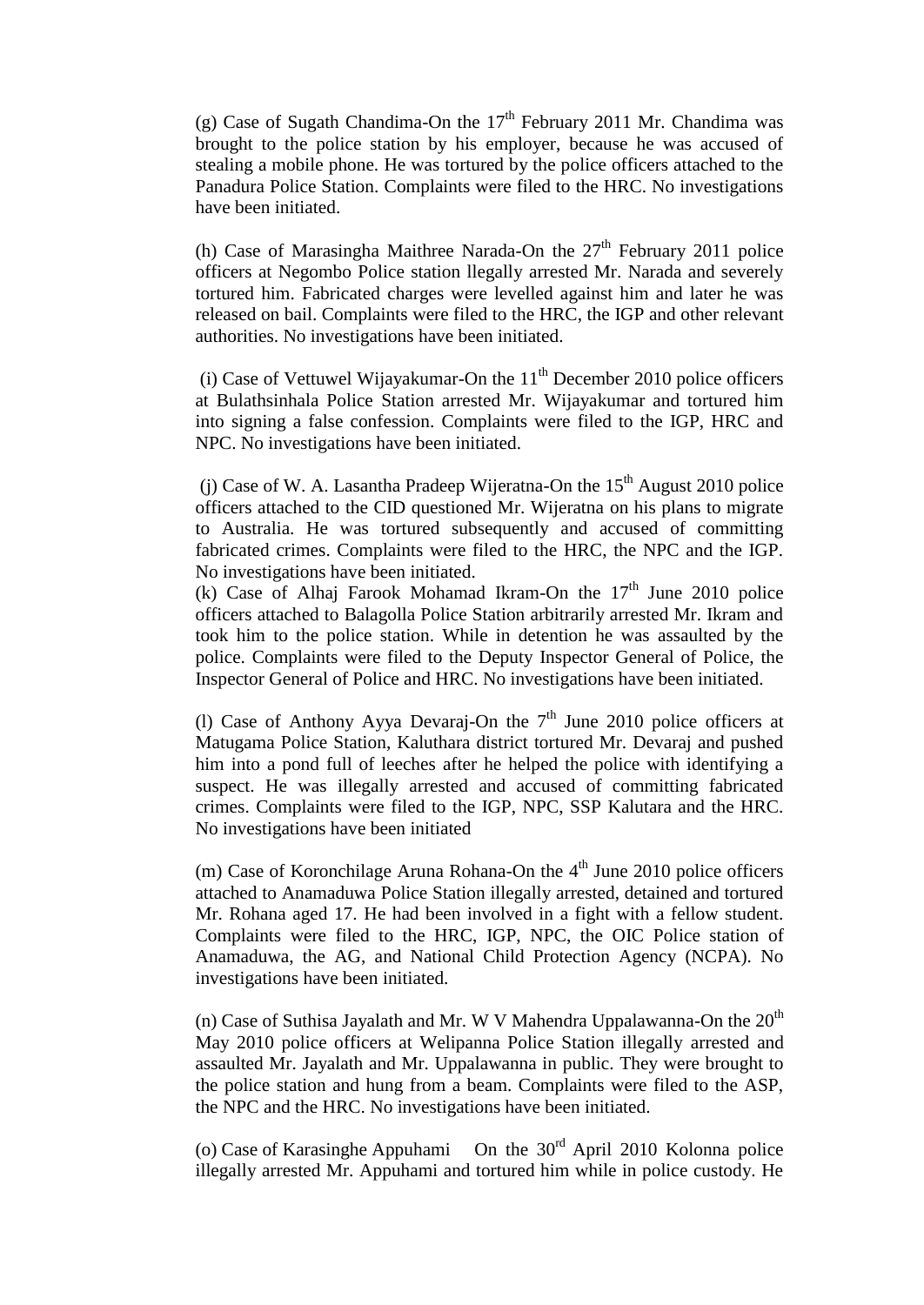was taken to the hospital for treatment, but the police refused to admit him. He was taken back to the police station and later released. After filing a complaint on the torture he suffered by the hands of the police he was charged with fabricated crimes. Complaints filed to the IGP, DIG (Sabaragamuwa), SSP (Rathnapura), NPC and the HRC. No investigations have been initiated.

(p) Case of Wanni Athapaththu Kumara - On the  $29<sup>th</sup>$  October 2009 police officers attached to Galgamuwa police station arbitrarily arrested Mr. Kumara and severely tortured him for two days. Complaints have been filed to the HRC, IGP, NPC and the Attorney General. No investigations have been initiated.

(q) Case of Tharidu Nishan - On the  $28<sup>th</sup>$  March 2009 police officers Akuressa police took Mr. Nishan into custody and tortured him. He was later released, but forced to report at the police station every Sunday. Complaints were filed to the HRC. No investigations have been initiated.

(r) Case of Loku Naramgodage Shantha - On the  $2^{nd}$  March 2009 Sub Inspector of Police attached to Meegahatenna Police accused Mr. Shantha of theft and he was taken into custody and assaulted. Later he was taken to the police station. Complaints were filed to the HRC, NPC, IGP, Attorney General and Senior Superintendent of Police Kalutara. No investigations have been initiated.

(s) Case of Sunil Shantha - On the  $1<sup>st</sup>$  March 2009 police Officers attached to Meegahatenna police assaulted Mr. Shantha and took him to the Meegahatenna police station. At the police station he was severely tortured. Complaints were filed to the HRC, NPC; IGP, Attorney General and Senior Superintendent of Police Kalutara. No investigations have been initiated.

(t) Case of Samarawickrama Dayananda - On the  $17<sup>th</sup>$  February 2009 police officers attached to the Minuwangoda Police Station held the parents of Mr. Dayananda hostage until Mr. Dayananda turned himself in. At the police station the father of Mr. Dayananda was tortured. When the son turned himself in he was also tortured. Complaints were filed to the HRC and NPC. No investigations have been initiated.

- 1.2 In the 2008 UPR review the Government of Sri Lanka received several country recommendations urging the government to implement the recommendations of the Special Rapporteur on the question of torture and increase its efforts to strengthen legal safeguards for eliminating all forms of ill treatment or torture in prisons and detention centers. The government refrained from commenting on these recommendations and no action has been taken to curb the widespread use of torture in Sri Lanka that continues unabated.
- 1.3 In Sri Lanka torture by the police is the most prevalent form of torture. It has come to the attention of the Rule of Law Forum that the practice of torture and ill-treatment by the police happens on a daily basis. In numerous reports civil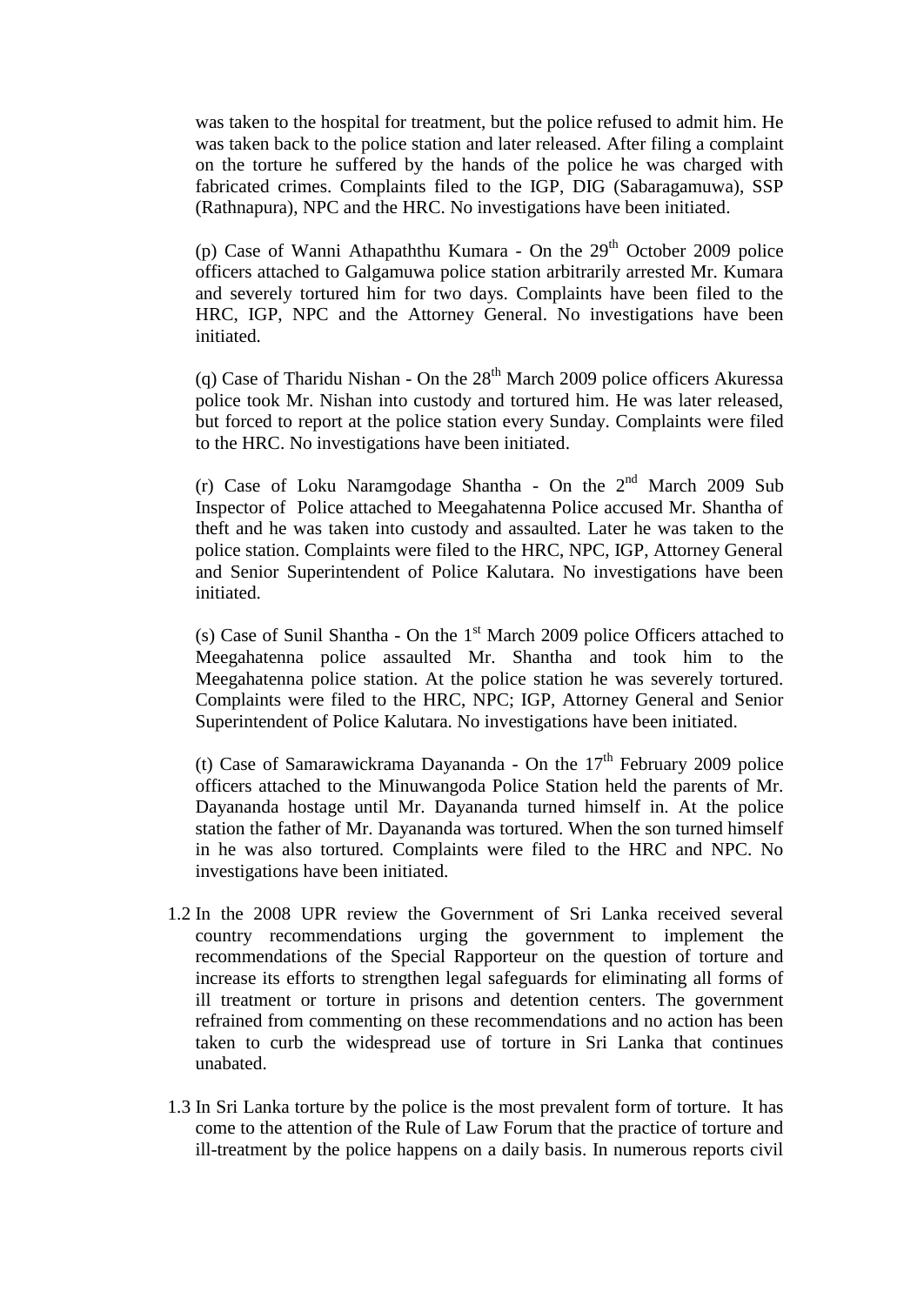society has documented that torture is practiced in all police stations and in all detention centers throughout Sri Lanka.

- 1.4 In a report published in 2011 titled "Police Torture Cases: Sri Lanka 1998- 2011" the Asian Human Rights Commission reports that it has registered a total of 1500 reported cases of police torture in the period from 1998 to 2011. The report provides a detailed account of the proceedings in 323 of the most serious cases of torture. The report offers valuable insight into the circumstances under which torture takes place. In numerous cases victims are randomly selected, arrested and detained by the police for what appears to be an unsubstantiated charge and subsequently subjected to torture or illtreatment to obtain a confession for those charges. Often the police target innocent people from a poorer socio-economic background. In the absence of a state-sponsored legal aid scheme the members of the weakest social groups rarely have the resources at hand to hold the police accountable for the abuse.
- 1.5 Torture in Sri Lanka is a widespread phenomenon and a systematic practice. It is important to keep in mind that the reported cases only are the tip of the iceberg. The vast majority of incidents remain unreported. Fear, intimidation, the lack of credible complaint mechanisms, the absence of witness protection and a host of other factors all contribute to a culture of silence on police torture in Sri Lanka.
- 1.6 The civil society's extensive documentation of thousands of cases of torture by the police sits uncomfortably with the "zero tolerance" policy on torture advocated by the Government. The state of Sri Lanka has signed and ratified the Convention against Torture and Other Cruel, Inhuman or Degrading Treatment or Punishment (CAT), but the legal framework in place is not working in the manner intended. Investigations into acts of torture carried out by state authorities have come to an absolute halt. In present day Sri Lanka, the CAT convention is not worth the paper it is written on.
- 1.7 The Sri Lankan judicial system has failed at holding the police accountable for their transgressions. The legal aftermath of the reported cases of torture and ill-treatment s illustrates that an investigation into acts of torture is the exception rather than the rule. In most reported torture case where the police are the perpetrators complaints are lodged by the victims or by human rights organisations on their behalf. Complaints are also made to the Inspector General of the Police, the Human Rights Commission of Sri Lanka, the Attorney General's Department and sometimes the National Police Commission. To our knowledge, there have been no serious investigations into any of the allegations, which could lead to prosecution under the Convention against Torture Act No. 22 of 1994. Nor has the Special Inquiry Unit (SIU) of the Sri Lanka Police Department carried out any investigations into the allegations of torture. As long as there are no credible investigations into acts of torture committed by state officials the government's "zero tolerance policy" is of little value.
- 1.8 The Sri Lankan government has failed in providing torture victims with means of redress and the introduction of a National Action Plan does not change this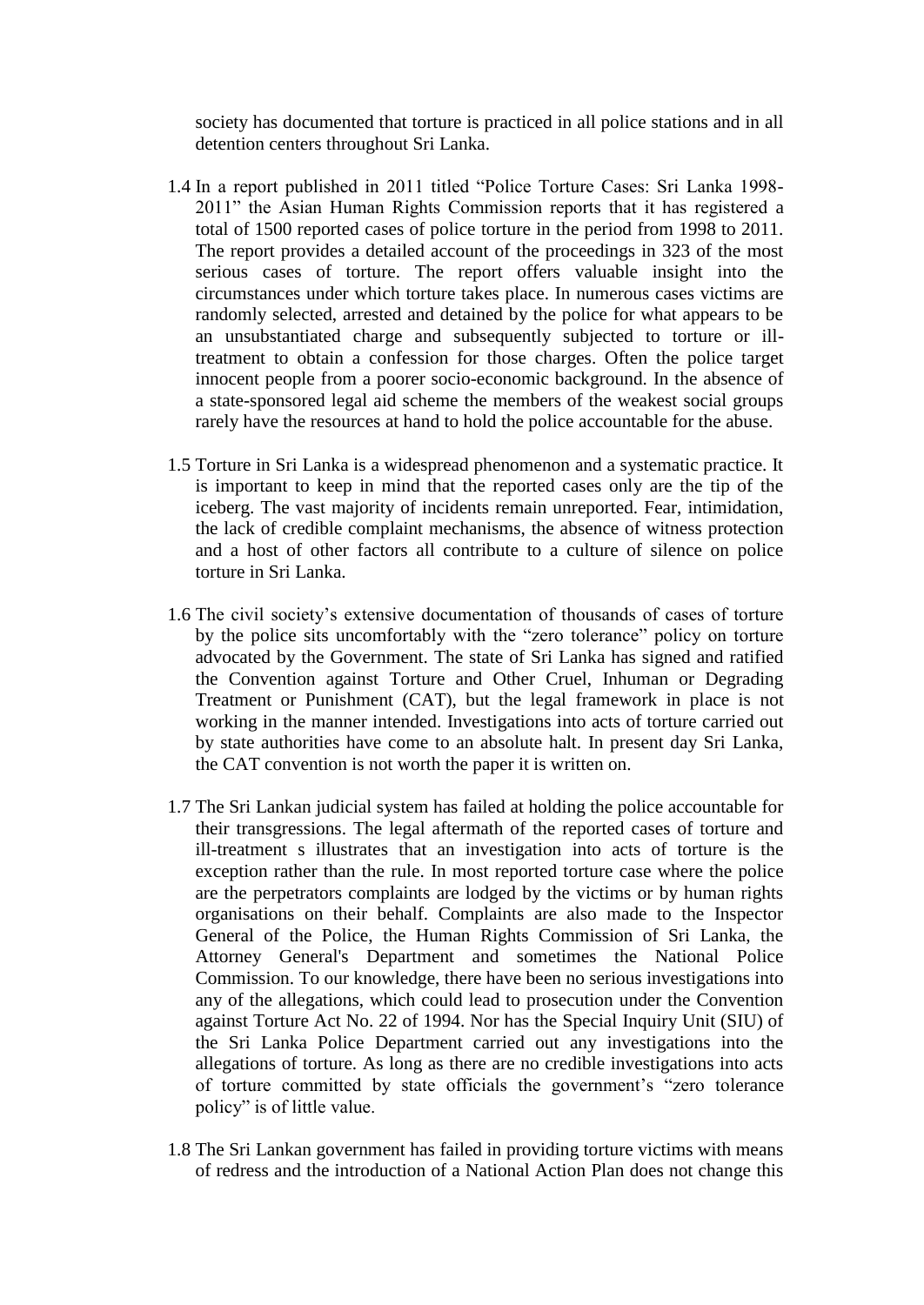sorry state of affairs. The National Action Plan for the Protection and Promotion of Human Rights drafted by the Sri Lankan authorities in 2009 includes the issue of torture, but the government has not disclosed how the National Action Plan will be implemented. Also the National Action Plan does not present a solution to the fact that acts of torture are committed with impunity and is therefore found lacking.

- 1.9 As for the National Human Rights Commission its mandate is limited and its activities cannot replace a thorough criminal investigation. Furthermore, at the moment it does not function at full capacity and its independence has frequently been questioned.
- 1.10 Perpetrators of torture enjoy absolute impunity. The lack of internal discipline within the police force is partly to blame for this state of affairs. The hierarchical order embodied in the command responsibility doctrine is not operating effectively in Sri Lanka. A police officer guilty of torture will not be held accountable for his transgressions by his superiors. The police authorities continue to neglect enforcing discipline among its cadres and this is one of main reasons behind the continued use of torture that is still in practice in Sri Lankan society.

## **2. Violation of Article 9 of the ICCPR relating to illegal arrest and detention**

- 2.1 After the 2008 UPR, UNHRC forwarded several recommendations to the state of Sri Lanka regarding the protection of citizens' rights in the context of illegal arrests and detention. Despite these formal recommendations, the situation has deteriorated and illegal arrests are reported at police stations across the country.
- 2.2 There have been hundreds of cases in the past decade regarding illegal arrests and arbitrary detentions in locations across the country. Most if not all of the cases demonstrate that state authorities often act illegally when arresting and detaining civilians. In most of the cases, the state agency did not supply the victim with a reason for the arrest. This is a serious violation of Sri Lanka's legal code and departs from both domestic and international standards regarding arrest and detention.
- 2.3 In a series of cases police officers have shot the arrestees before or during the arrest. Inevitably, this resulted in a number of extrajudicial killings. Reports state that the arrestees shot at did not object to their arrest or intimidate the police officers. This amounts to a clear disrespect of civilian liberties and the basic human rights of the Sri Lankan people.
- 2.4 According to the Criminal Procedure Code, police officers are not permitted to use their weapons while they are in the process of arresting a person, unless there is credible evidence that the arrestee has committed a crime that can be punished with the death penalty. However, the incidents reported demonstrate that police officers have, on numerous occasions, shot innocent people before the arrest was made or during the arrest, even though the arrestee was not obstructing the arrest procedure in any way.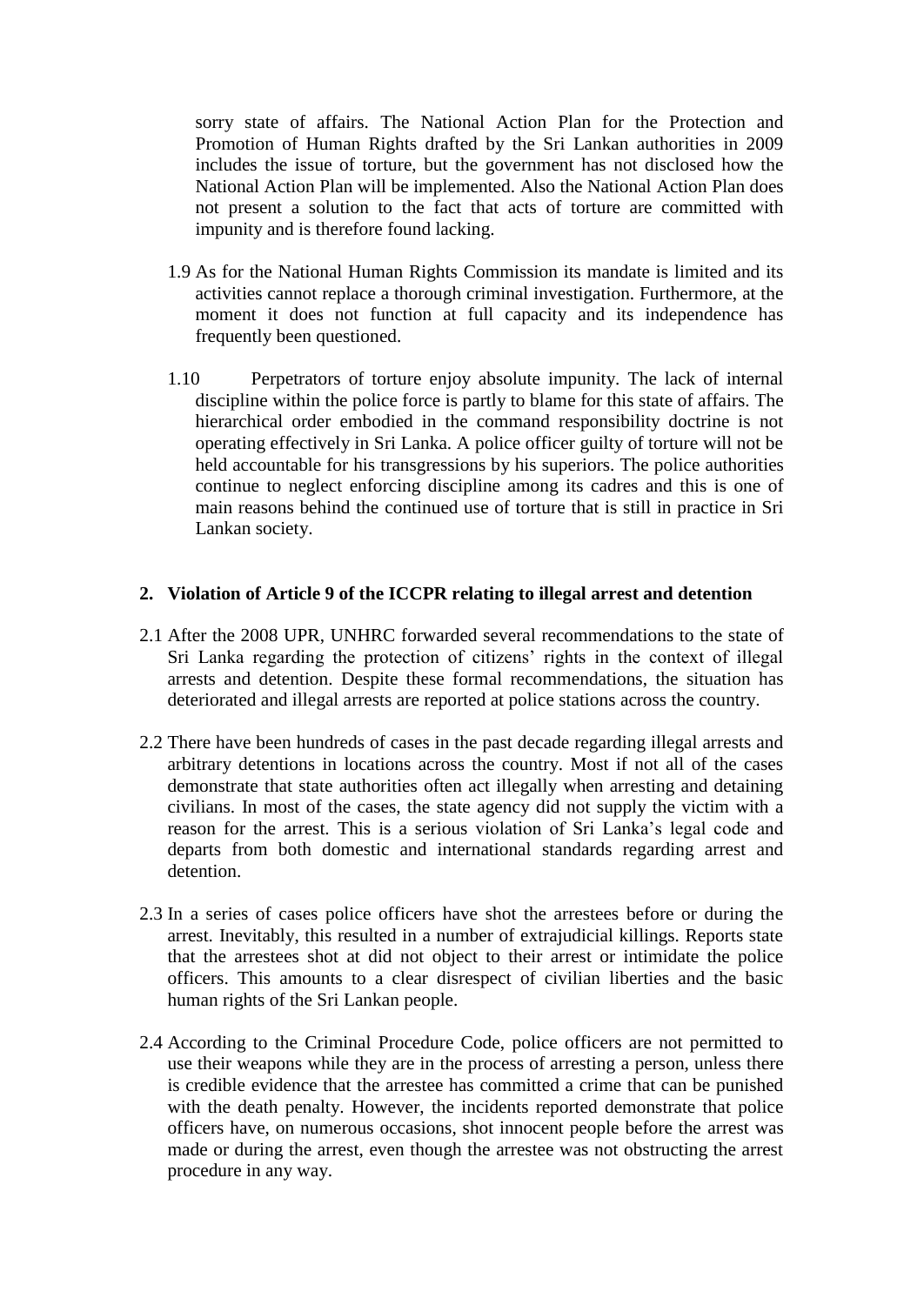- 2.5 There have been numerous cases over the past few years where arrestees have been extra-judicially killed while in custody of the police. In many cases, the police took the detained arrestee to an isolated location where she or he was then killed. These victims did not have access to a fair trial. The police are then known to issue a communiqué stating that the arrestee attempted to attack the officers, and that she or he was shot as a measure of self-defense on the part of the officers. It is difficult to understand how a handcuffed person could attack a police officer, but this remains the set of circumstances that is used as an explanation by the police.
- 2.6 Arrest and arbitrary detention is a dangerous sequence of events, as police officers often are involved in killing innocent civilians while they are in detention. This illegal procedure has been used to bypass the judicial process, and constitutes a violation of civil liberties and basic human rights of the Sri Lankan people.
- 2.7 Sri Lanka's domestic laws allow for the arrest of suspects when there is reasonable suspicion to believe that the person in question has committed a crime. The necessity of reasonable suspicion has been repeatedly stressed by the Supreme Court in a number of rights violation applications in which innocent people were arrested without reasonable doubt.
- 2.8 The Rule of Law Forum has observed that the Sri Lankan police demonstrate disrespect for procedural law and regularly violate the liberty of innocent people. The police have adopted a practice to respond to complaints reported to the police stations, in which they search for a suitable substitute perpetrator to prove that they have taken care of the complaint. In abandoning their fundamental responsibility to investigate each and every complaint, they do injustice to both the complainant and the unwitting substitute perpetrator of the crime. Indeed, the substitute perpetrator is often tortured, with officers coercing these civilians to admit to crimes that they have not committed. This process is an ad-hoc, illegal procedure which has been adopted into mainstream police use; it does not speak to a lack of personnel or resources within the policing system.
- 2.9 The Rule of Law Forum has come to know of several cases in which detainees have not been allowed access to legal representation. Police officers, including the Officer-in-Charge (OIC) of the station, have not allowed the detainee to seek legal counsel. In one case, when a lawyer visited the police station to meet with his client, he was subjected to torture by the police officers at the station. The issue was raised in the Supreme Court in 2011 and a circular was issued by the Inspector General of Police (IGP) detailing the guidelines that officers must abide by with respect to legal counsel. These guidelines have not been respected.
- 2.10 Over the past few years, the Rule of Law Forum has been informed of a number of serious cases involving arbitrary, prolonged detentions. According to state officials, the majority of these detainees are being held under suspicion of involvement with terrorist organizations. However, it has often been reported that these detainees were arrested in mass while protesting publicly against the government. Suspects are often arrested under the Prevention of Terrorism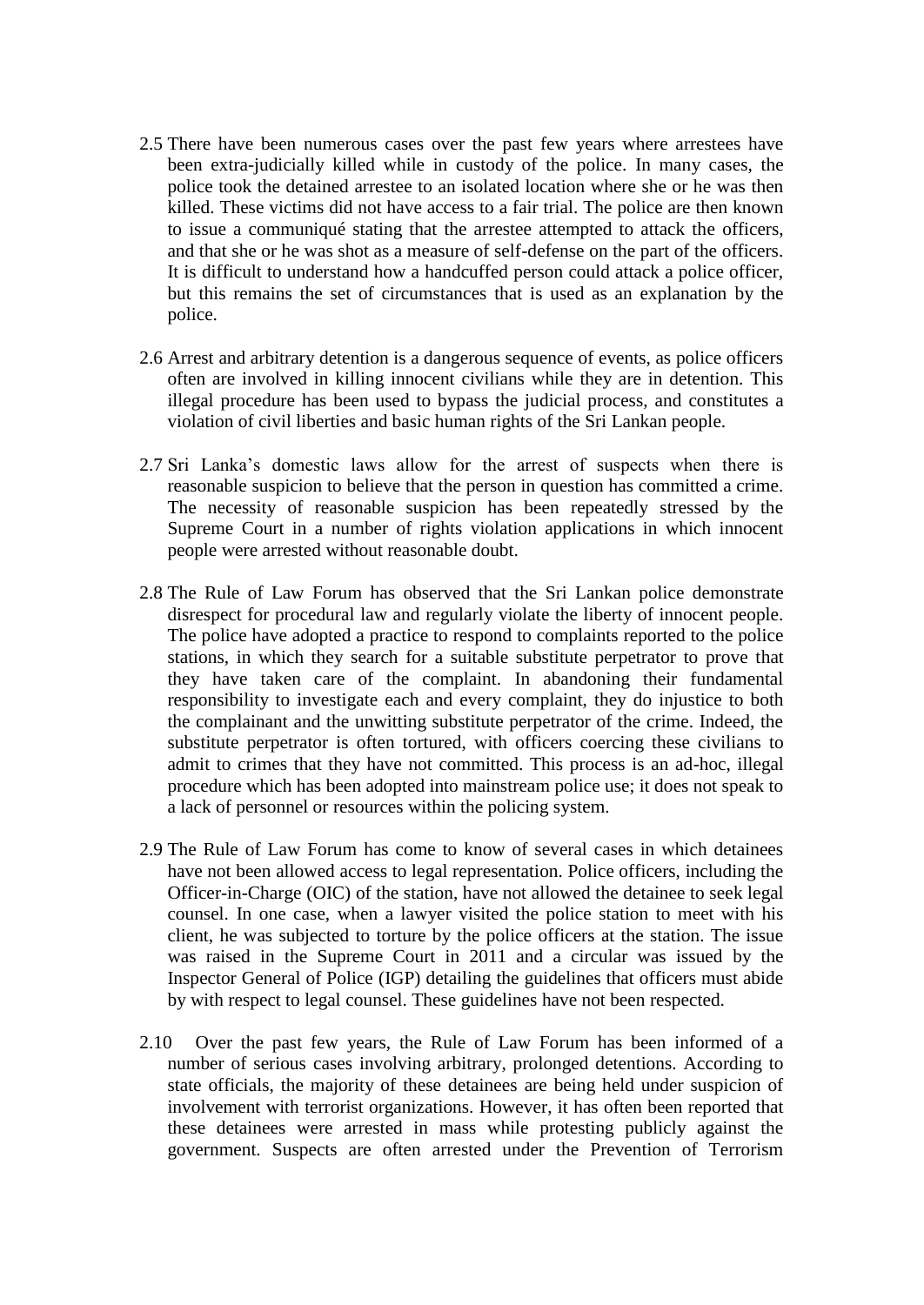(Temporary Provisions) Act No. 48 of 1979 (PTA) and Emergency Regulations (ER).

- 2.11 The emergency regulations allow state authorities to arrest innocent people who have not committed any crime, on the vague suspicion that they might be involved in a crime in the future. These emergency regulations have allowed for the occurrence of the most reprehensible human rights violations in Sri Lankan history. Although the Sri Lankan government has denounced the misuse of emergency regulations, detainees are now often held under the PTA.
- 2.12 During the conflict between the Sri Lankan state and the Liberation Tigers of Tamil Elam (LTTE) and other arms groups, state authorities arrested more than twenty thousand innocent civilians. At no point were the exact numbers of the arrested and detained revealed, nor were family members allowed access to the detention centers where their relatives were being held.
- 2.13 Civil rights and international human rights organizations have repeatedly called on the Sri Lankan government to release lists of the arrested with details of the length of detention and reason for detention, but the state has continuously failed to do so. The detention centers where people are held are unknown, and although people are occasionally released, the state has refused to reveal the exact number of people detained within detention centers.
- 2.14 The arbitrary arrests and detentions of thousands of people in unknown locations have resulted in chaos in the country. Moreover, those who seek justice against the abductions, disappearances and extrajudicial killings of their loved ones are unable to gain closure on the incidents.
- 2.15 Even after the Sri Lankan government announced that they would not enforce emergency regulations, hundreds of detainees have been held under PTA provisions and kept in remand prison.
- 2.16 Thousands of detainees have been detained without access to legal counsel. The officers of the Terrorism Investigation Division (TID) of the Sri Lankan police have been accused for purposely delaying these cases in court.
- 2.17 After the TID has concluded its investigations, the case files are submitted to the Attorney General's Department for further examination when indictment is being considered, or approval for release. Out of the thousands of innocent detainees who wait interminably to be released, it is only in a few hundred cases that people are allowed to go home.
- 2.18 Even after an indictment is filed by the Attorney General in the relevant High Court, detainees often have to wait for several years in remand prison as the court concludes the criminal trial. Many people have suffered greatly as they wait for legal proceedings to inch forward, a situation that has been worsened by the constant transfers of presiding judges and prosecutors. Due to the lack of laws which protect victims of crimes as well as witnesses to these crimes, victims and witnesses often face acts of violence by perpetrators.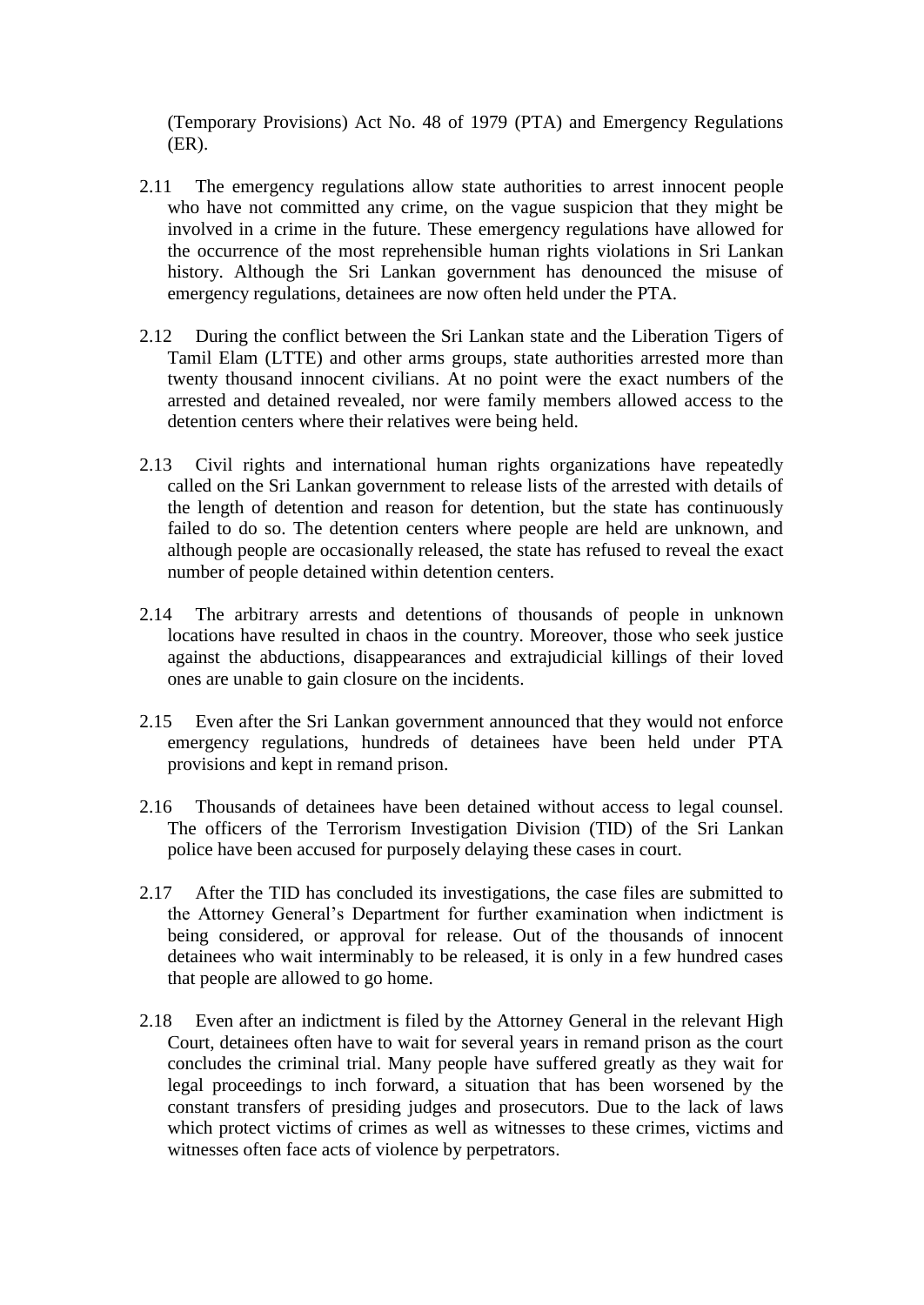- 2.19 The AHRC has reported several cases over the past year wherein detainees have been tortured by officers within the TID in locations across the country. After the suspect is tortured for several months, or even years, they are forced to sign blank or forged documents. The blank or forged documents were then used as confessions, and this was used as evidence with which to prosecute detainees in the High Court. In some cases, the suspects were threatened with death if they did not sign, or promised release if they did sign the papers.
- 2.20 The legal provisions of the PTA and the emergency regulations are regularly subject to misuse. The detainees were not required to undergo a medical exam to confirm that they had not been tortured when they signed the documents. On many occasions, detainees were forced to sign the documents while they were being tortured, rather than under the supervision of the Assistant Superintendent of Police (ASP.)
- 2.21 The state has repeatedly requested permission for detainees to communicate with their relatives and loved ones. Even when members of Parliament have requested permission to visit the detention centers, they have been refused. The only prison in which families are allowed to visit is Welikada Remand Prison, where visitors are allowed once a month.
- 2.22 State officers directly ignored the orders of the President in 2005 when he spoke about safeguarding the basic rights of civilians at the time of arrest and detention. A notice should be issued to the arrestees' next of kin. The identity of each arresting officer, including their name, rank and police station should be included on this notice.
- 2.23 The AHRC has issued several Urgent Appeals regarding cases in which detainees were tortured and suffered physical injuries as a result of the torture. Even though these injuries necessitated medical attention, the police refused to provide medical treatment to detainees. In one case which the AHRC reported in 2011, a detainee who was in severe condition was brought to a nearby hospital. Despite the detainees' request for medical treatment and advice of the doctor to admit the detainee for treatment, he was brought back to the prison.
- 2.24 Police officers are reluctant to take detainees to a hospital for medical treatment since they fear that the physical evidence of their torture will be recorded. Many detainees have died in custody after their gunshot or other wounds went untreated.
- 2.25 The AHRC has recorded numerous statements of detainees who were arrested and produced before courts days later. The fact that these detainees were not told the reason for their arrest and detention is a clear violation of their fundamental rights enshrined within the Sri Lankan Constitution. Indeed, the Constitution states that detention of an arrestee for more than 24 hours without appropriate indication as to the crime committed is a violations of the arrestees' rights. As such, police officers often keep detainees at the police station or detention center, but purposely do not record the particulars of the crime or information regarding the detainee in any official records. Usually, the information is recorded a few